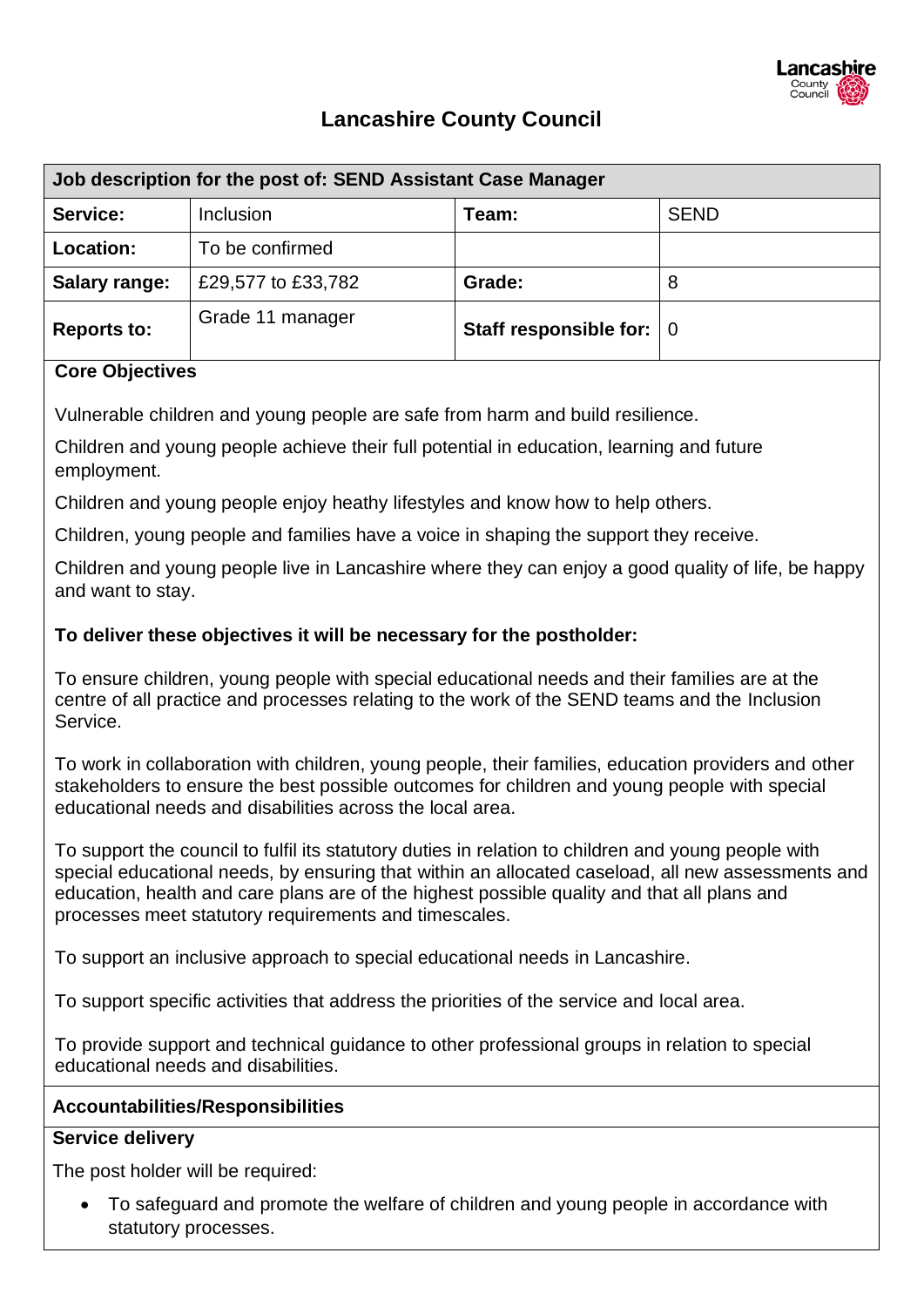- To obtain the views, wishes and feelings of children and young people in relation to their special educational needs and future ambitions.
- To identify special educational provision required that will enable children and young people with special educational needs to achieve the best possible outcomes so that they are prepared for adulthood.
- To interpret and summarise the information provided by children and young people and their families alongside multi-professional assessment advice and take steps to address any anomalies or discrepancies within the information obtained.
- To write education, health and care plans that clearly identify the special educational needs of the child or young person concerned, quantifiable and specific outcomes and the provision required to meet the needs of each of these individuals.
- To ensure that all special educational provision identified is appropriate to the age, ability, aptitude or special educational need of the child or young person concerned.
- To review, maintain, amend and cease education, health and care plans as this is required.
- To produce clear, well written reports and documents.
- To provide case summaries and make recommendations for decision making panels and other relevant forums.
- To attend person centred, review and other planning meetings where the casework is considered to be more straightforward and to support more senior officers in more complex review and planning meetings.
- To assist more senior officers in preparation of the statement of case in response to appeals to the SEN and Disability Tribunal.

#### **Effective Processes**

The post holder will be required:

- To complete all work within statutory timescales.
- To make effective use of the monitoring and tracking systems that are in place.
- To complete, monitor and review the arrangements for making provision within all settings including the independent and non-maintained sector.
- To ensure that data is accurate, complete and up to date.

### **Communication skills and information sharing**

The post holder will be required:

- To provide children and young people and/or their families with the information they need to participate in making decisions about their special educational needs and the provision required and the support they need.
- To communicate regularly with service users and other stakeholders including those working in education, health and care services to provide information, advice and guidance by interpreting established procedures, using technical experience and by applying best practice within the field.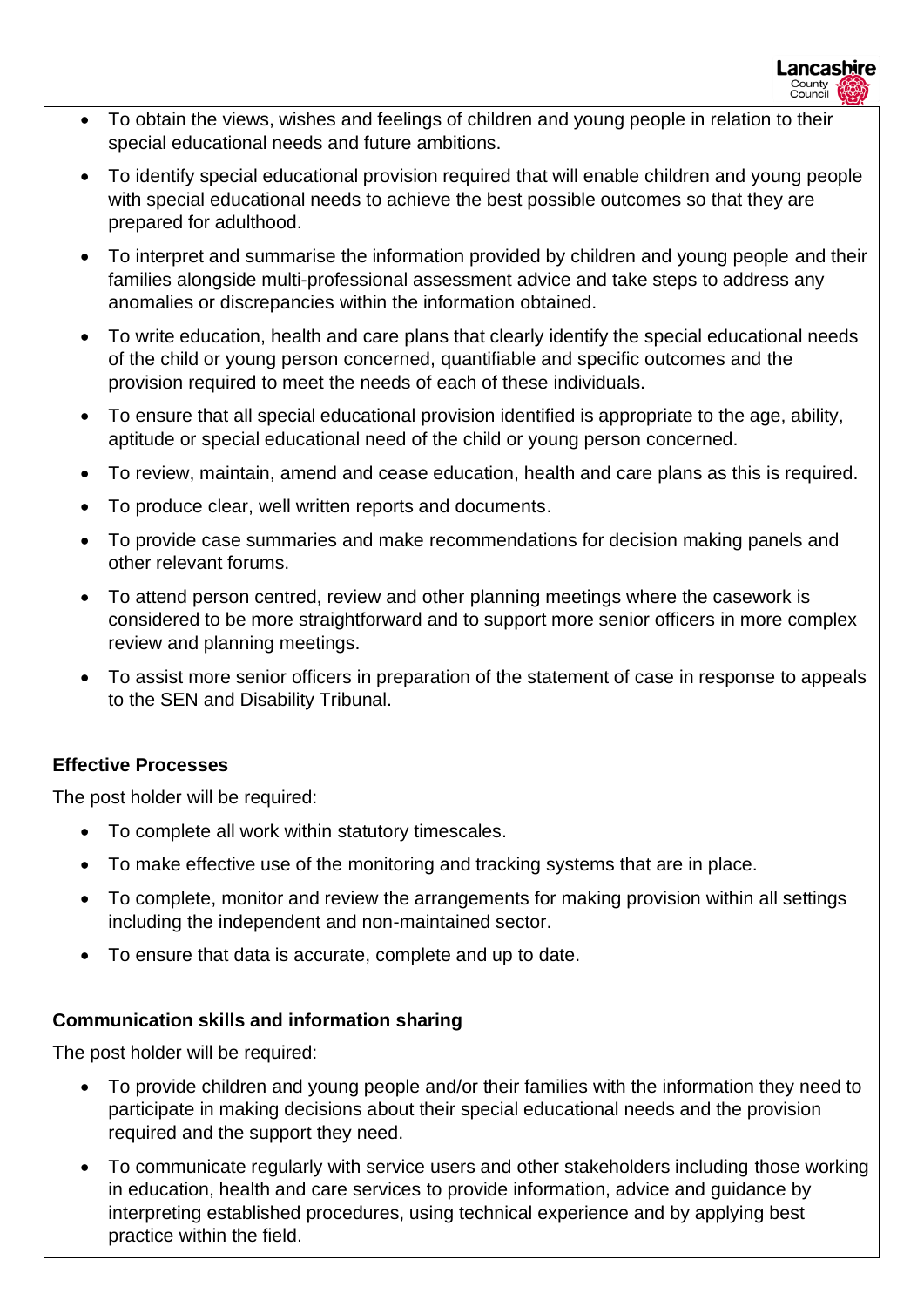

• To liaise with SEN casework officers and offer advice as appropriate to assist with casework as required.

#### **Development and skills**

The post holder will be required:

- To keep up to date with all developments in the area of SEND.
- To participate in continued professional development and performance management arrangements.
- To support the development of improvements to current working methods to contribute to improvements in service delivery
- To ensure knowledge of and compliance with Lancashire County Council policies, guidance and procedures.

#### **Other**

The post holder will be required:

- To attend team, service and local authority meetings as required.
- To undertake any other reasonable duties in relation to the service delivery plan of the Inclusion Service and the SEND Improvement Plan.
- Key tasks and accountabilities are intended to be a guide to the range and level of work expected of the post-holder. This is not an exhaustive list of all tasks that may fall to the post-holder and employees will be expected to carry out such other reasonable duties which may be required from time to time.

#### • **Equal Opportunities**

We are committed to achieving equal opportunities in the way we deliver services to the community and in our employment arrangements. We expect all employees to understand and promote this policy in their work.

#### • **Health and Safety**

All employees have a responsibility for their own health and safety and that of others when carrying out their duties and must help us to apply our general statement of health and safety policy.

#### • **Customer Focused**

We put our customers' needs and expectations at the heart of all that we do. We expect our employees to have a full understanding of those needs and expectations so that we can provide high quality, appropriate services at all times.

#### **Our Values**

**We expect all our employees to demonstrate and promote our values:**

#### • **Supportive**

We are supportive of our customers and colleagues, recognising their contributions and making the best of their strengths to enable our communities to flourish.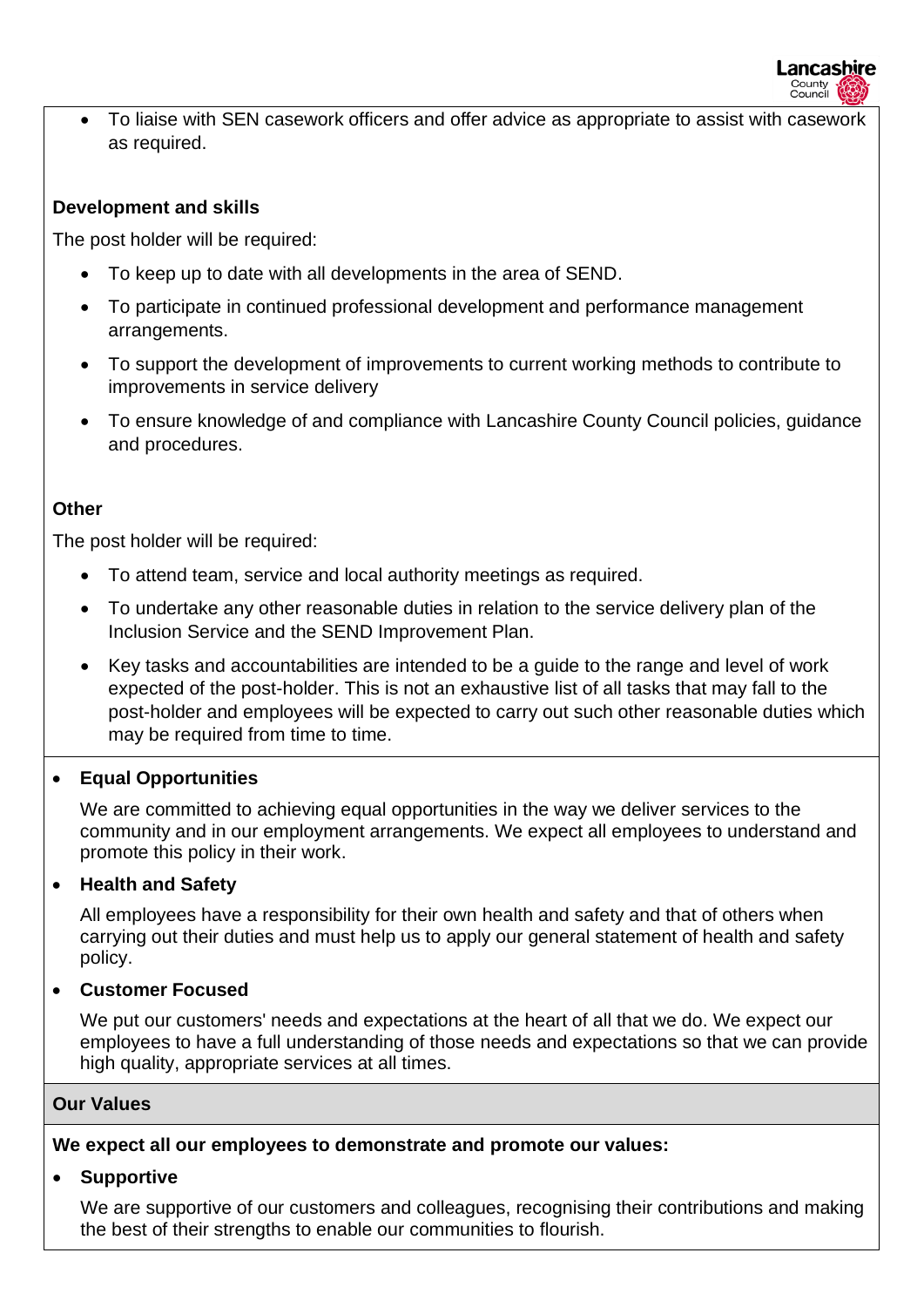#### • **Innovative**

We deliver the best services we possibly can, always looking for creative ways to do things better, putting the customer at the heart of our thinking, and being ambitious and focused on how we can deliver the best services now and in the future.

#### • **Respectful**

We treat colleagues, customers and partners with respect, listening to their views, empathising and valuing their diverse needs and perspectives, to be fair, open and honest in all that we do.

#### • **Collaborative**

We listen to, engage with, learn from and work with colleagues, partners and customers to help achieve the best outcomes for everyone.

|  | <b>Prepared by:</b> Sally Richardson |  | Date:   March 2021 |
|--|--------------------------------------|--|--------------------|
|--|--------------------------------------|--|--------------------|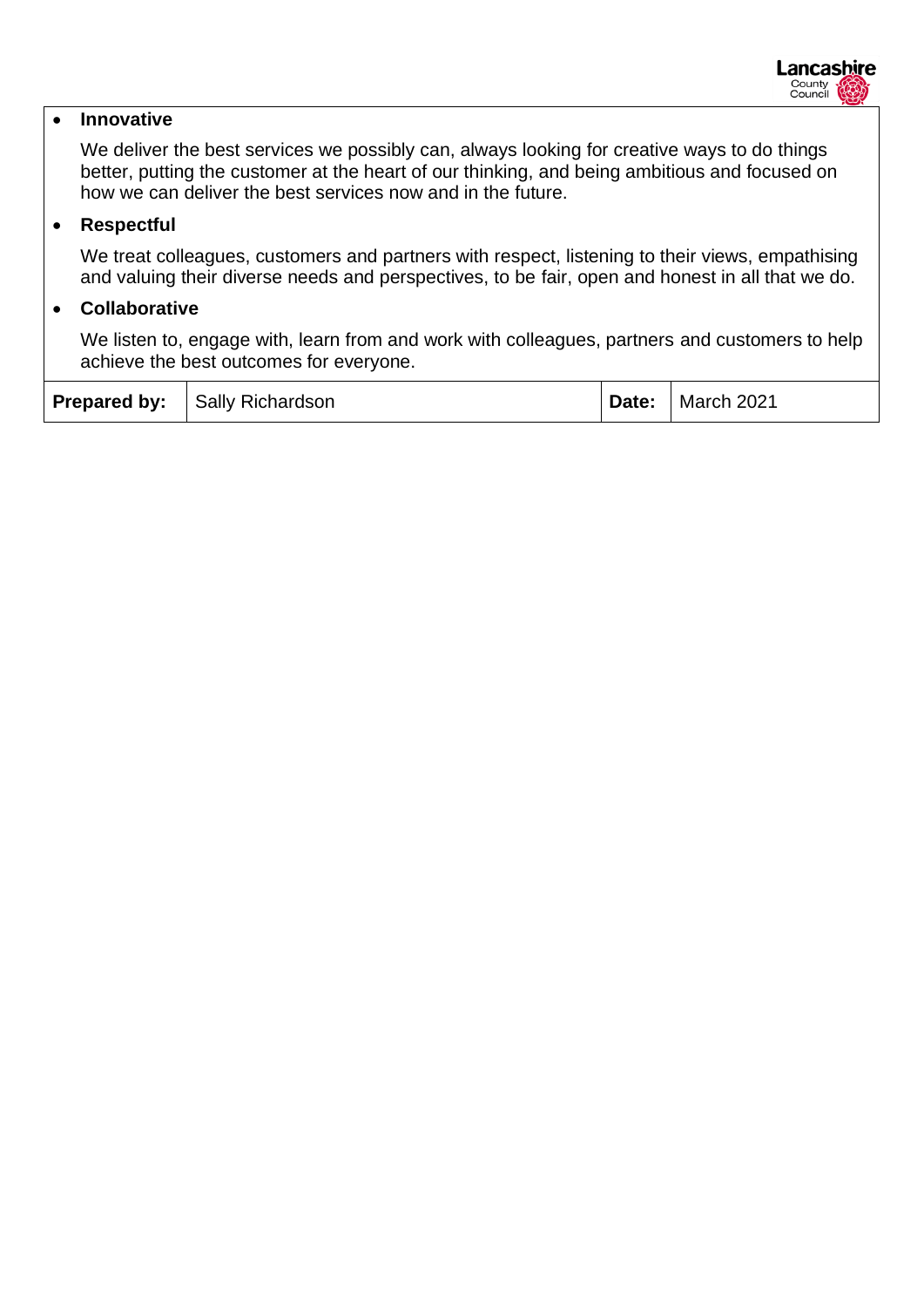

# **Lancashire County Council**

| <b>Person specification form</b>                                                                                                                                                                                                                 |                                             |   |  |  |
|--------------------------------------------------------------------------------------------------------------------------------------------------------------------------------------------------------------------------------------------------|---------------------------------------------|---|--|--|
| Grade: 8<br><b>Job title: SEND Assistant Case Manager</b>                                                                                                                                                                                        |                                             |   |  |  |
| <b>Directorate: Education and Children's Services</b>                                                                                                                                                                                            |                                             |   |  |  |
| <b>Establishment or team: Inclusion</b>                                                                                                                                                                                                          |                                             |   |  |  |
| <b>Requirements</b><br>(based on the job description)                                                                                                                                                                                            | <b>Essential (E)</b><br>or<br>Desirable (D) |   |  |  |
| <b>Qualifications:</b>                                                                                                                                                                                                                           |                                             |   |  |  |
| Recognised vocational or professional qualification in a relevant area, such as<br>health, education or social care. Could include working towards a professional<br>qualification or be of graduate entry level with some practical experience. |                                             | Е |  |  |
| Evidence of continuous professional development                                                                                                                                                                                                  | D                                           |   |  |  |
| <b>Experience:</b><br>Experience of working with children, young people, families and the public                                                                                                                                                 |                                             | Е |  |  |
| Experience of working with children and young people with special educational<br>needs and disabilities and their families                                                                                                                       | D                                           |   |  |  |
| Experience of working within a multi-agency environment and/or partnership<br>working                                                                                                                                                            | D                                           |   |  |  |
| Knowledge, skills and abilities:                                                                                                                                                                                                                 |                                             |   |  |  |
| An up-to-date knowledge of relevant legislation, statutory guidance and local<br>authority SEND procedures and including those required to safeguard and<br>promote the welfare of the child.                                                    | D                                           |   |  |  |
| Knowledge of services relevant to children, young people, families, carers,<br>groups and partner agencies                                                                                                                                       | D                                           |   |  |  |
| Excellent social communication skills that will support effective engagement<br>with children, young people and their families, education providers and other<br>external partners                                                               | E                                           |   |  |  |
| Ability to identify and summarise key information obtained from a range of<br>sources, that may not always present a coherent or consistent view                                                                                                 | Е                                           |   |  |  |
| Ability to produce high quality reports and documents that present complex<br>information in a straightforward easy to read manner                                                                                                               | Е                                           |   |  |  |
| Flexible and responsive approach to work that will support effective and<br>creative problem solving                                                                                                                                             | E                                           |   |  |  |
| Ability to prioritise and manage caseload effectively to ensure compliance with<br>statutory timescales                                                                                                                                          | Е                                           |   |  |  |
| Ability to cooperate and work well with others in pursuit of individual and service<br>goals.                                                                                                                                                    | E                                           |   |  |  |
| Ability to work in a team and develop and sustain partnerships across teams<br>and services                                                                                                                                                      | E                                           |   |  |  |
| Ability to develop and promote a positive image of the service both locally and<br>nationally                                                                                                                                                    | E                                           |   |  |  |